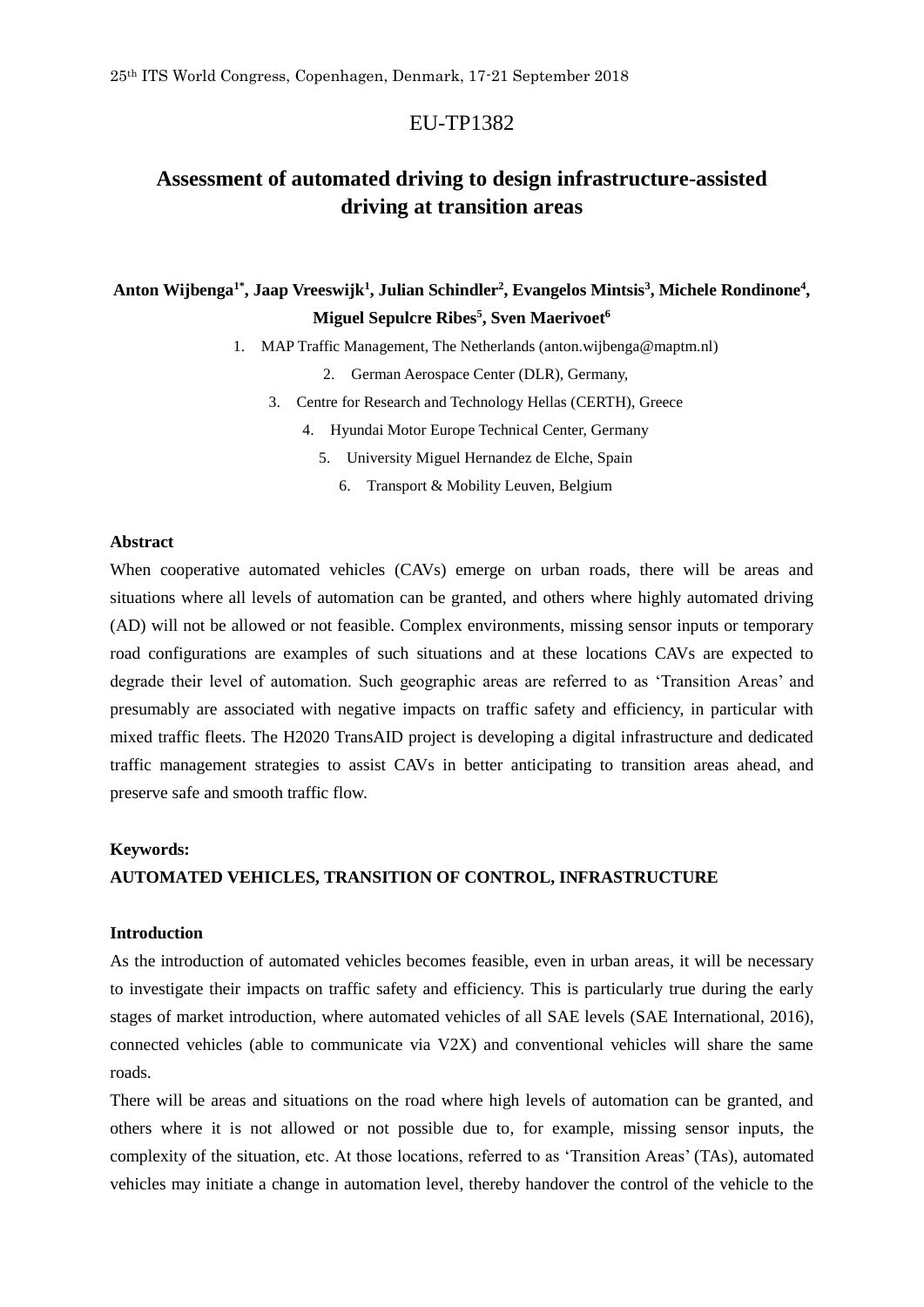Assessment of automated driving to design infrastructure-assisted driving at transition areas

driver or perform a minimum risk manoeuvre (MRM).

The goal of TransAID is to gain insight into measures that mitigate the (possible) negative impact of unintended Transition of Control (ToC) (i.e. the handover) or MRMs on traffic flow and/or safety. Measures are envisioned with one of three goals:

- 1. **Prevent ToC or MRM**: Apply a solution type to a situation to prevent the ToC or MRM. The vehicle can maintain its automated driving state. As a result, the traffic flow is undisturbed.
- 2. **Manage or support ToC or MRM**: In some situations, a ToC or MRM might not be preventable and there is no time or space to do it elsewhere. The ToC or MRM can be managed (e.g. indicate a safe spot) and supported (e.g. inform surrounding vehicles to give way).
- 3. **Distribute (in time and space) ToC or MRM**: In situations where the problem is predictable, but despite the predictability ToC or MRM cannot be prevented, it is best to phase the ToC or MRM. That way, not all vehicles perform a ToC or MRM at the same time at the same place, but sequentially and distributed along the road, thereby minimizing the impact.

To design infrastructure-assisted driving at transition areas, situations in which ToC disturbs traffic need to be identified and studied. Also why, when, and where exactly ToC is triggered and if, how, where, and when it disturbs the traffic flow and/or decreases traffic safety needs to be understood. The environment, the automated driving (AD) functions and the ToC process together form the primary triggering conditions for down- or upward ToC (i.e. de- or increase the level of automation). The interrelation of these conditions is shown in Figure 1.

First those triggering conditions, or factors, will be described together with how they determine preand postconditions for ToC. Next, an abstraction method is presented that defines disturbance types as causes for a ToC. Thereafter, three generic solutions (as mentioned above) to cope with these disturbances are derived. Finally, based on these generic solutions five services are identified with several use cases as examples as the application of those services.

#### **Assessment<sup>1</sup>**

#### *Environment*

 $\overline{a}$ 

The environment is defined as everything that surrounds the automated vehicle (AV) and is thus outside that system boundary. Each change in the environment can change the vehicle behaviour and vice versa. The environment contains static, semi-static and dynamic elements.

The static elements consist of the infrastructure layout (i.e. number of lanes, intersections, merging areas, bus lanes, crosswalks, road markings, road furniture, etc.) and the elements not being part of the road infrastructure and sometimes representing obstacles to automated vehicles' sensors (i.e. buildings,

 $1$  This assessment is a summary of the assessment presented in TransAID deliverable 2.1 which is available on the TransAID website: [www.transaid.eu](http://www.transaid.eu/)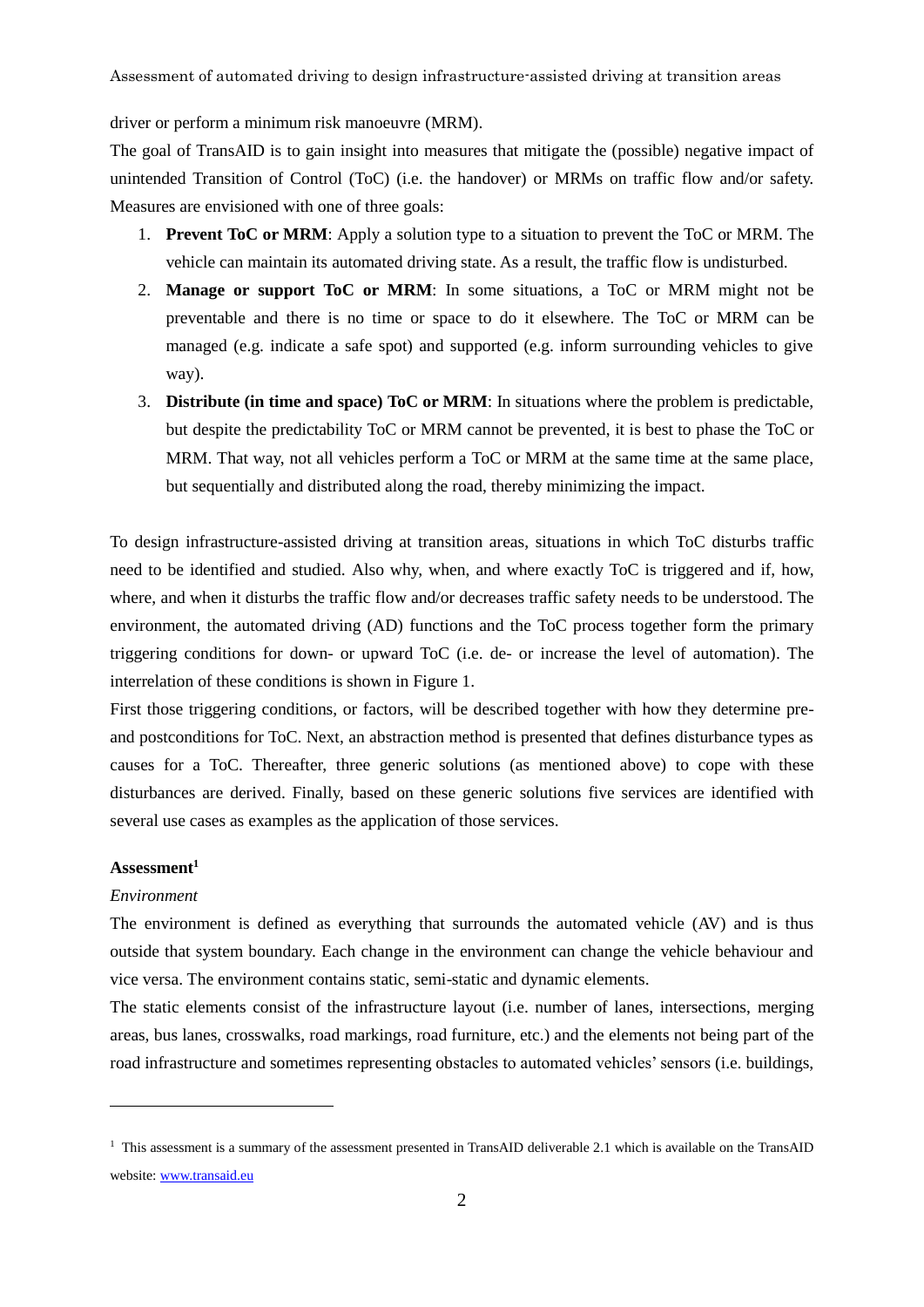trees, foliage, etc.).

The dynamic elements consist of the presence and behaviour of surrounding vehicle types, vulnerable road users (e.g. pedestrians, bicyclists), weather conditions like rain, snow, or mist, and dynamic traffic management elements like traffic lights, VMS images, and connected and/or cooperative messages from infrastructure, service providers, and other vehicles.

Finally, the semi-static elements consist of temporary elements, for example, used for road works (e.g. pylons, truck mounted attenuators, yellow markings, barriers, additional traffic signs, etc.) or damaged infrastructure (e.g. pothole, bad road surface) that is usually repaired within days.

As said, all these elements might incur a change in the vehicle behaviour. As a result, these elements, and combinations of them, could trigger a ToC. However, the exact behaviour might depend on the automated vehicle type, for example, while in some situations an automated vehicle might require a ToC when approaching road works this might not be the case for others. As another example, there could be another group of vehicles that only need a ToC when approaching a traffic light without I2V messages.



**Figure 1 - Interrelation of triggering conditions for ToC**

#### *Automated driving functions*

How a vehicle reacts to the environment depends on the exact implementation of the automated driving (AD) functions (indicated as area 2 in Figure 1) and the limitations of its monitoring system. In general, the AD functions determine the SAE level of driving automation (level 0, no automation to level 5, full automation). This level describes the vehicle's high-level capabilities (e.g. automated steering, accelerating/braking, lane change capability, etc.) as well as the driver's monitoring tasks.

All levels, except level 5, include situations where the driver must take over all or parts from the driving task from the AD system, but the parameters of these situations can be very different. For example, a level 4 vehicle might be able to cope with a road works scenario, while a level 3 vehicle might not. Also, vehicles that are capable of level 4 might change the currently active function level from level 3 to 4 when environmental conditions relax, while vehicles of another make are not capable of level 4.

Besides the high-level SAE classification, the details of the AD functions also impact the trigger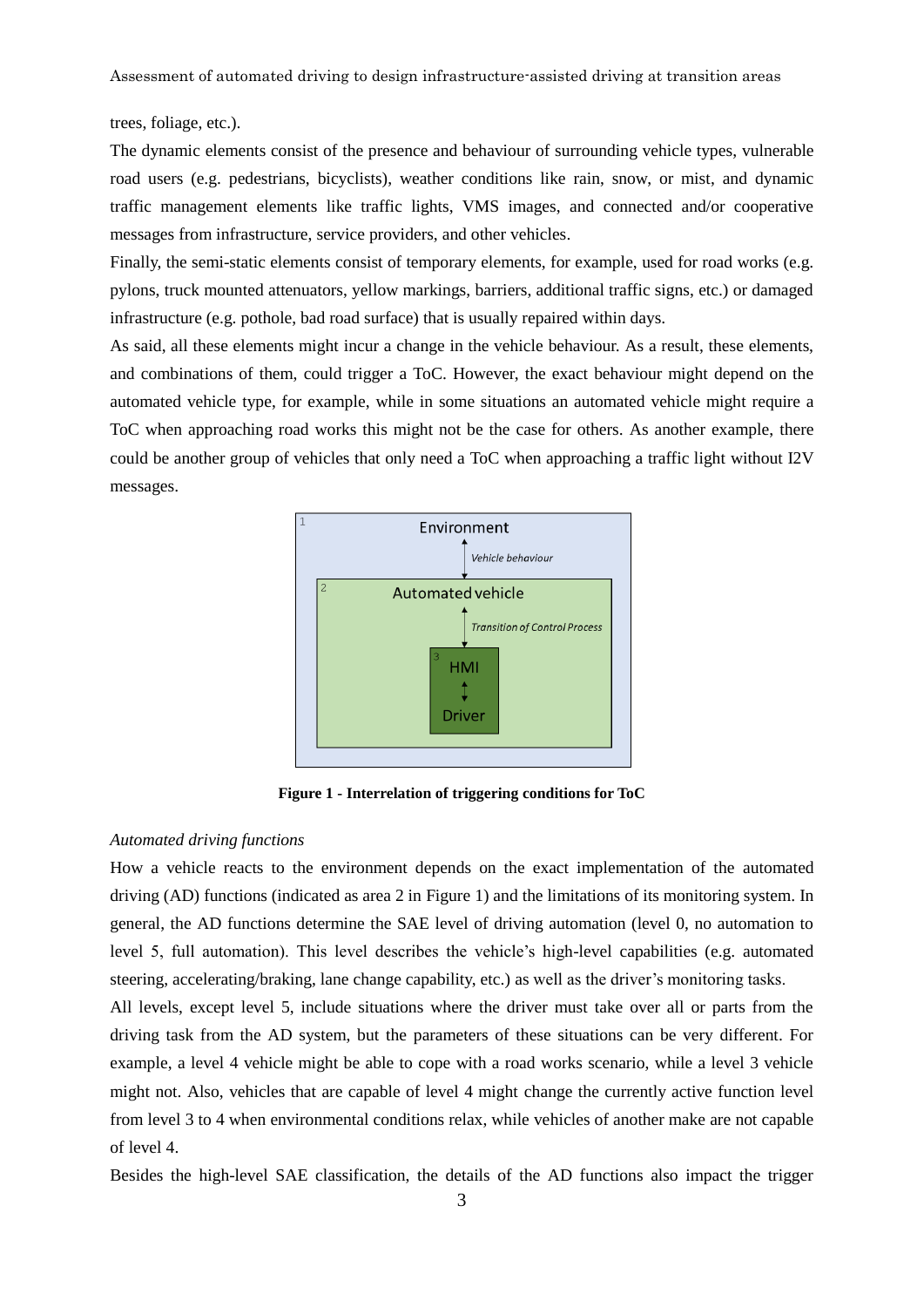conditions for a ToC and, also its effect. This impact is two-fold. On the one hand, the details determine the exact conditions prior to a ToC and thus the trigger conditions, and on the other they determine the traffic situation after a ToC.

To explain: the implemented driving distance, maximum lateral displacement with respect to lane markings, minimum/maximum acceleration and braking capability all determine the vehicle behaviour on the micro-level. Thus, vehicles that have higher braking and lateral displacement capabilities might not need a downward ToC in critical situations where the vehicle must react immediately. Contrary, those with more limited capabilities would require a ToC or MRM. Even if both types of vehicles would need a downward ToC, the resulting post-ToC traffic situations can be very different because of applying different AD parameters. Depending on this, some vehicles might execute a downward ToC and some others not.

#### *Transition of Control process*

The ToC process (indicated as area 3 in figure 1) indicates interactions between the system and the driver during an upward or downward ToC. This process is important, because during the interactions, it is expected that the driving behaviour of the car will change and thus impact its environment (e.g. other cars and traffic monitoring sensors). Because of this change, the traffic flow and/or traffic safety might improve or deteriorate. How exactly the behaviour of the vehicle changes depends on several aspects.

One of these aspects is the Human Machine Interface (HMI) design. For ToC the most important part of the HMI are the elements (i.e. signals and controls, e.g. turning AD on/off or perhaps adjust parameters like headway) that relate to automated driving functions, but other more common elements (from controls on the steering wheel to head-up displays) can be relevant as well. How exactly the vehicle signals the driver that attention is needed can differ from vehicle to vehicle and can impact the duration of the entire ToC process (Petermeijer, Cieler, & de Winter, 2017). Also, the fluidity of the ToC depends on, if whether the ToC is implemented at once or stepwise. For example, the vehicle might first give back steering control and after a few seconds signal that acceleration control is to be taken over as well.

Another aspect is the Human Factor (HF). Many studies have been done on how people respond to ToC, specifically in relation to the HMI. The most challenging situation is probably a level 3 driving automation vehicle (Gold, Naujoks, Radlmayr, Bellem, & Jarosch, 2017). At that level, most of the driving functions are performed by the vehicle and the vehicle monitors the driving environment, but the driver is expected to respond at any moment, if required. Since by definition, the driver is not required to monitor the driving environment at level 3, situation awareness is very low. It will require some time before the driver is ready to take over control, but that is only possible if time allows. Therefore, how exactly the vehicle behaves during a ToC, depends largely on the prediction capabilities of the vehicle and on the capabilities/skills and level of arousal (alertness, attention level and information processing) of the driver. Since the driver must process the state of the environment, that state is of importance as well (Gold, Körber, Lechner, & Bengler, 2016). The point just made,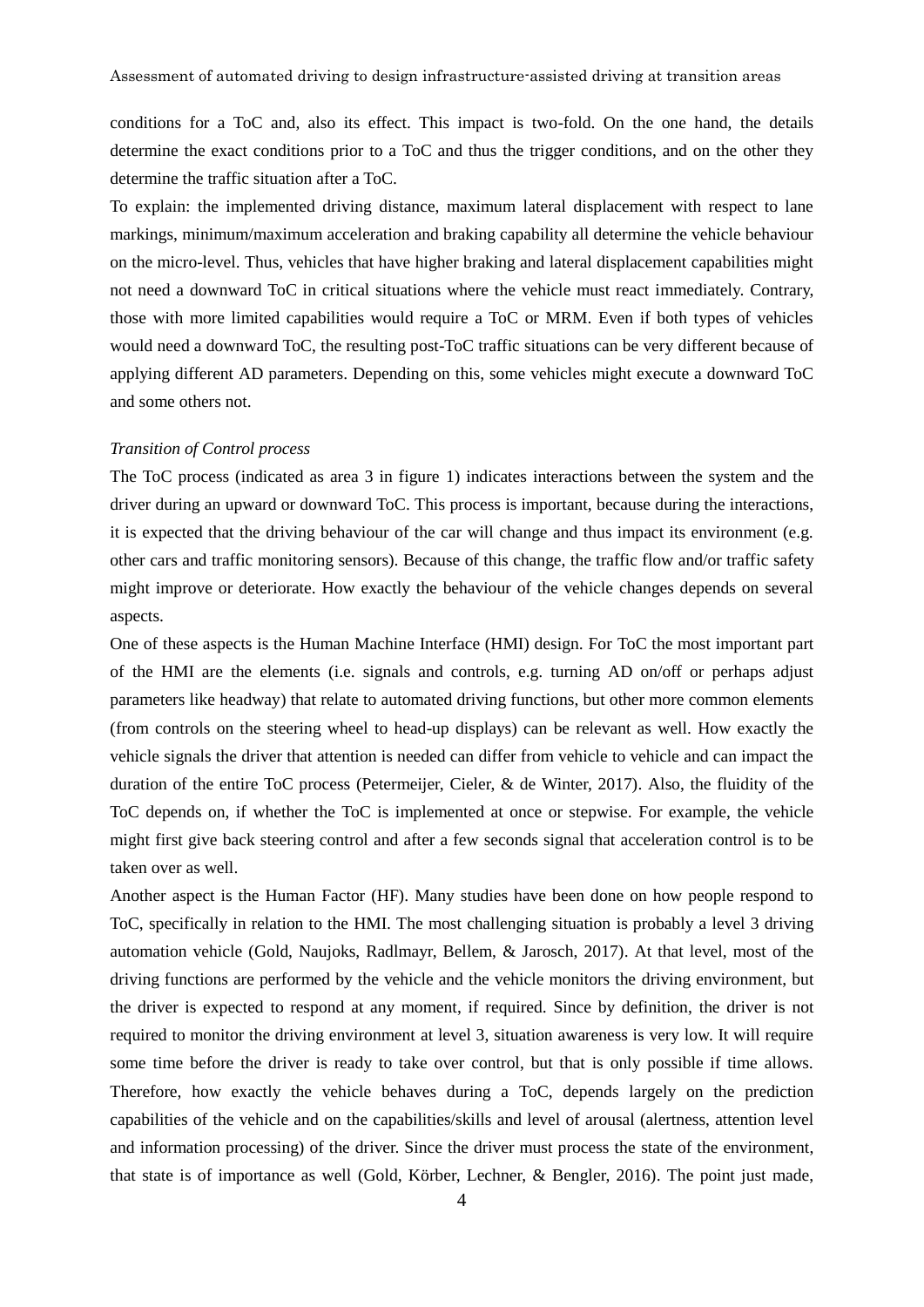obviously holds for downward ToC from any level. In general, the higher the level of driving automation, the higher the engagement of the driver in secondary tasks (Naujoks, Purucker, & Neukum, 2016). This might negatively impact the driver's situation awareness and level of arousal.

#### **Use case definition challenge**

Causes for ToC or MRM can be found in all described factors. In Figure 2, the left graph shows four macro categories into which causes for ToCs (intended or unintended) as reported by OEMs were consolidated. The External condition (green), System failure (blue) and Human factors (red), roughly correspond to the Environment, AD functions and ToC process factors as presented above. The remaining category Other (yellow) are causes reported by OEMs using terminology that could not be traced to the other categories. It is important to note that the cause for sensing issues is sometimes reported as a system failure (i.e. sensor, algorithm) and sometimes as an external condition (i.e. heavy rain, snow). The other two graphs show the breakdown of the System failure and External condition categories. Each of these detailed causes potentially points to a transition area when triggering ToCs frequently in a concentrated area.

Besides any single cause being the trigger for a ToC, any combination of them might trigger a ToC as well. Subsequently, the exact effect of the ToC depends on the state of all aspects of all factors. Since any combination can result in different pre- and postconditions, in theory any combination should be considered as a separate use case.

Such an approach would result in a far too many use cases to study. Even if that number is achievable, there are many unknown aspects in each of the factors (e.g. implementation of AD and ToC functions). To tackle the many uncertainties that make it difficult to define use cases, an abstraction method is introduced to define disturbances that cause a ToC or MRM in the next paragraph.



**Figure 2 - Autonomous vehicles' disengagements: Trends, triggers, and regulatory limitations (Favaro et al., 2017)**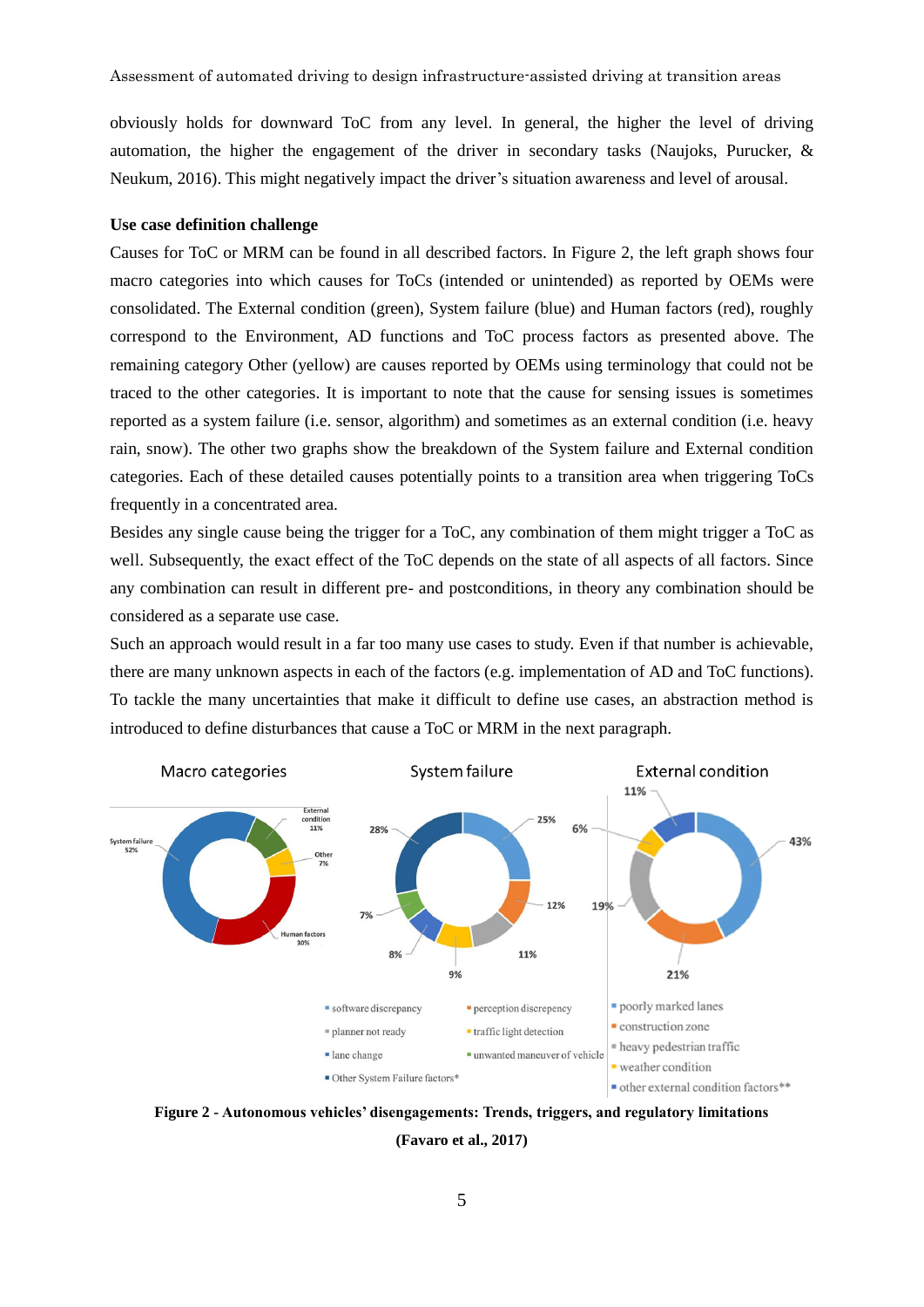#### **Automated driving disturbances and countermeasures**

Given the many uncertainties regarding the details what exactly triggers a ToC or MRM, it is useful to look to triggers or causes for ToC on a more general level to determine TransAID situations. When looking at what is needed to perform/maintain the driving task a set of steps can be identified, which, when disturbed, are a possible cause for a ToC:

- 1. The vehicle needs to be aware of its environment by sensing its surroundings.
- 2. The vehicle needs to determine action(s).
- 3. The vehicle needs to perform the action(s).

If all these capabilities are supported, associated automated tasks are executed and eventually the goal is reached. However, each of these capabilities can be disturbed by the following three disturbances:

- 1. Environmental disturbance: the vehicle knows what to do but cannot sufficiently sense the environment. Examples are: *sensor malfunction, sensor interference (e.g. bad weather), low or sub-optimal quality of road infrastructure (absent or poor markings, temporary markings in addition to pre-existing markings at road works areas), etc.*
- 2. Action determination disturbance: the vehicle can sense its environment but does not know how to achieve its goal. Examples are: *exiting the motorway while deceleration lane is blocked by queue, changing lane before intersection when target lane is blocked by queue, target road is blocked and traffic laws need to be broken to pass, which way to drive when encountering unknown/new infrastructure, etc.*
- 3. Execution disturbance: the vehicle knows which actions to take but is incapable of executing them or cannot rely on the driver (i.e. the driving system, vehicle & driver, does not respond). Examples are: *ice on road/black ice, malfunction in vehicle (steering, braking, acceleration), unresponsive driver, etc.*

To identify situations that result in transition areas, one can look for locations where these kinds of disturbances occur more frequently. In addition, suitable (counter)measures that mitigate the mentioned disturbance types can be identified as follows:

- 1. Provide environmental information. Examples of this information are: *digital map, position of other vehicles/objects/vulnerable road users, etc.*
- 2. Determine action (i.e. enable an action or suggest a different action). For example: *instruct vehicles in a queued lane to leave a gap for the vehicle that has that lane a its target lane, instruct the vehicle to move to end of the queued lane, suggest to cross a solid line, etc.*
- 3. Manage the environment. In this case, not much can be done for the vehicle or driver itself, but from a traffic management perspective, warnings or actions for the other vehicles can be provided to minimise the impact of the incapacitated vehicle. For example: *sending warnings from a vehicle performing a MRM to other vehicles directly from the incapacitated vehicle and via road side infrastructure.*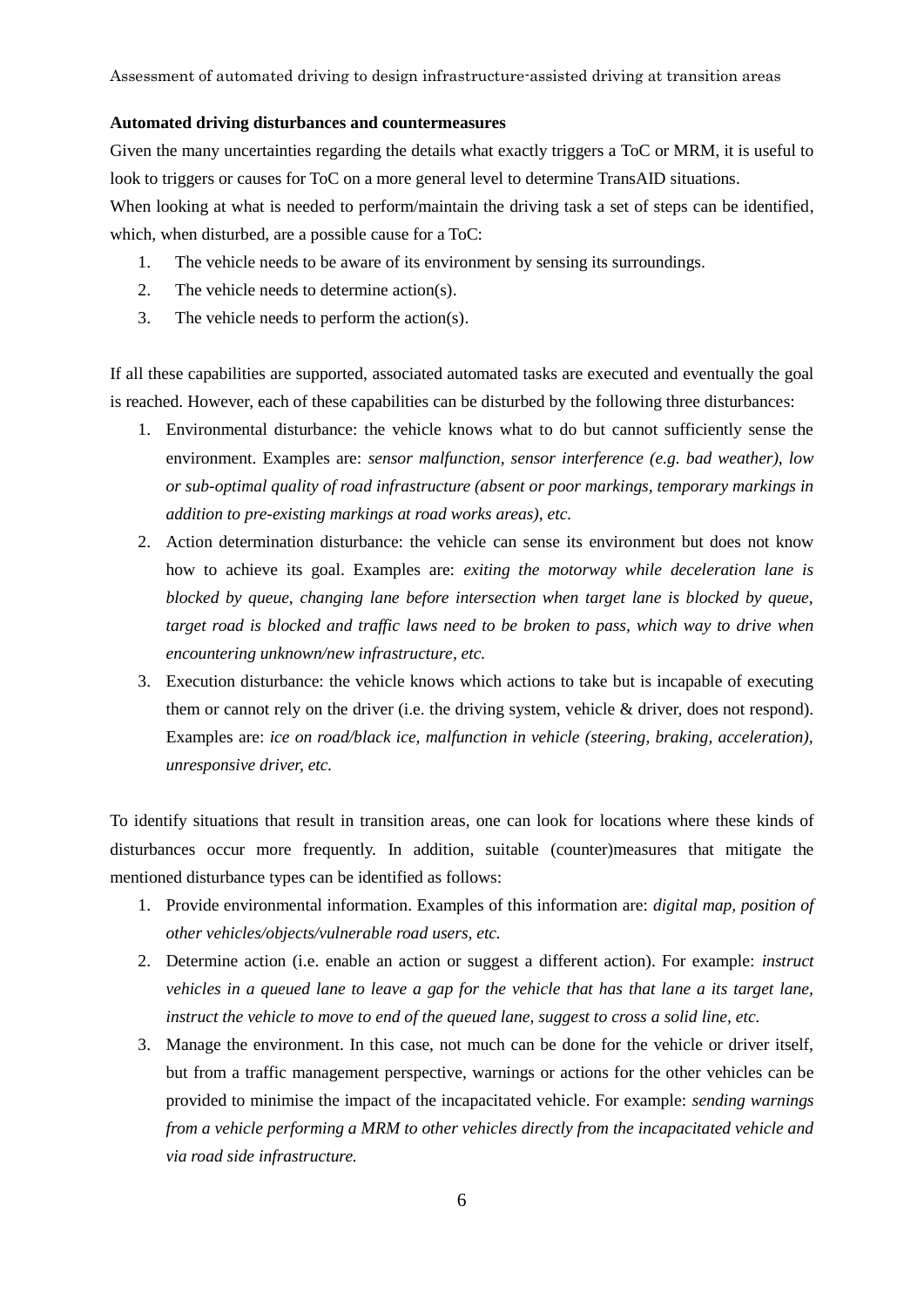To summarise, the provided disturbances and countermeasures provide a first insight into which situations potentially result in transitions areas and a rough indication of how to cope with unintended ToCs in automated vehicles.

## **Solution implementation**

Based on the aforementioned ToC factors, AD disturbances and possible countermeasures, the TransAID partners started to define initial transition area situations and propose suitable solutions. This resulted in a list of use cases with situations, solutions and their properties with varying levels of details. By studying this list, it was found there are three generic solutions as described above in the introduction: Prevent ToC/MRM, Manage or support ToC/ MRM or Distribute (in time and space) ToC/MRM.

It was also observed that the resulting use cases could be grouped in use cases categories associated with common measures as implementation of these solutions. Five "services" defined as use case categories were identified:

- 1. Prevent ToC/MRM by providing vehicle path information *To prevent ToCs/MRMs, detailed information is provided about the path a CAV should take.*
- 2. Prevent ToC/MRM by providing speed, headway and/or lane advice *This service provides speed, headway and/or lane advice to vehicles to prevent a ToC/MRM due to complex traffic situations emerging from either planned or unpredictable events.*
- 3. Prevent ToC/MRM by traffic separation *Different vehicle types (CAV, AV, CV, LV) are separated by giving lane advice per type before critical situations. Vehicle interactions are reduced to reduce the chance of ToCs/MRMs and thus prevent those.*
- 4. Manage MRM by guidance to safe spot *In case a vehicle is going to perform a MRM, infrastructure helps by providing detailed information about possible safe stops.*
- 5. Distribute ToC/MRM by scheduling ToCs *Whenever multiple ToCs need to be executed in the same area, this service distributes them in time and space to avoid collective ToCs and possibly MRMs in a small area.*

These five services serve as generic solutions to prevent issues around transition areas. Depending on the cause for ToCs one or more of these services can be applied to the situation to mitigate negative impact of ToCs.

## **Use cases and scenarios**

Within the services TransAID has defined several use cases (14 in total, see Table 1) and scenarios. Note that the listed use cases are not an exhaustive list of all possible use cases, but a set of examples. The services could be applied to many other situations, thereby creating additional use cases.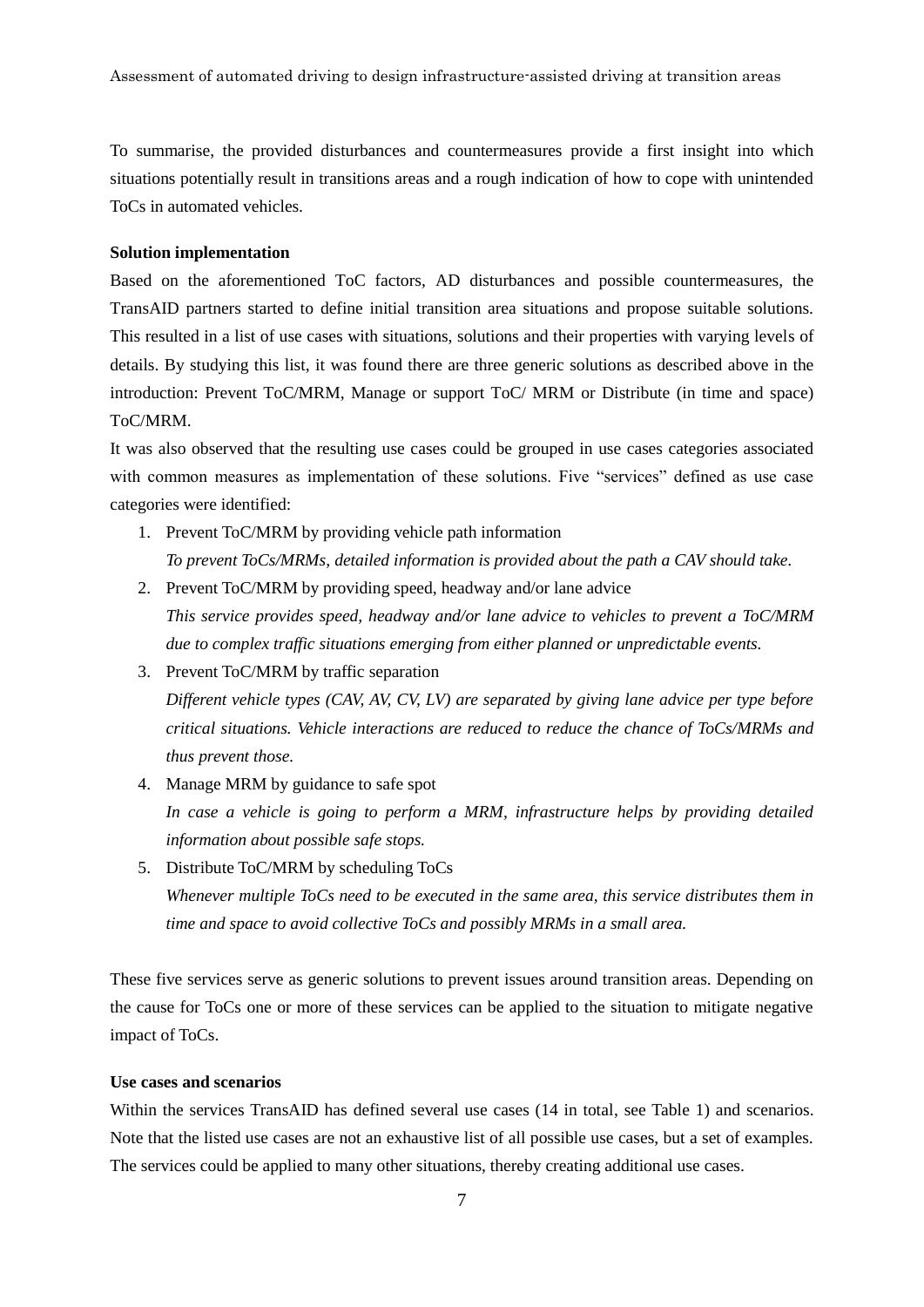Assessment of automated driving to design infrastructure-assisted driving at transition areas

Of the defined scenarios, five have been selected (underlined in Table 1 and shown in Figure 3) for further study trough simulation and real-world experiments. Timelines for these use cases and requirements regarding the vehicle modelling, communication and traffic measures have been created and are currently being worked out into more detail. Below the five scenarios are briefly introduced.

| <b>Service 1</b>                                     | <b>Service 3</b>                                               |
|------------------------------------------------------|----------------------------------------------------------------|
| 1.1 Provide path around road works via bus lane      | 3.1 Apply traffic separation before motorway merging/diverging |
| 1.2 Provide path around stopped vehicle via bus lane | 3.2 Apply traffic separation before motorway on-ramp           |
| 1.3 Provide path to end of queue on motorway exit    | 3.3 Apply traffic separation before roadworks areas            |
| <b>Service 2</b>                                     | <b>Service 4</b>                                               |
| 2.1 Prevent ToC/MRM at motorway merge segments       | 4.1 Safe spot outside carriageway                              |
| 2.2 Prevent ToC/MRM at motorway merge segments       | 4.2 Safe spot in lane of blockage                              |
| (CAV Platoon)                                        | Service 5                                                      |
| 2.3 Intersection handling due to incident            | 5.1 Schedule ToCs before no AD zone                            |
| 2.4 Intersection handling due to road works          | 5.2 Schedule ToCs after no AD zone                             |





**Figure 3 – Overview of the five selected scenarios**

#### *Scenario 1.1 - Provide path around road works via bus lane*

In most situations where road works block the normal lanes and there is a bus lane, that lane is provided as an alternative route to circumvent the road works. Automated vehicles might not have the (appropriate) logic to determine whether such an action is tolerated in the given situation (i.e. unable to detect the situation and corresponding correct lane markings) and need to perform a ToC. Also, especially in urban situations, such markings might not always be provided (in every country). By explicitly providing a path around the road works from the road side infrastructure (RSI), CAVs (shown in blue in Figure 3) can drive around the road works and maintain their automated driving (AD) mode (and thus preventing a ToC). That way, it is clear where the CAV is allowed to break the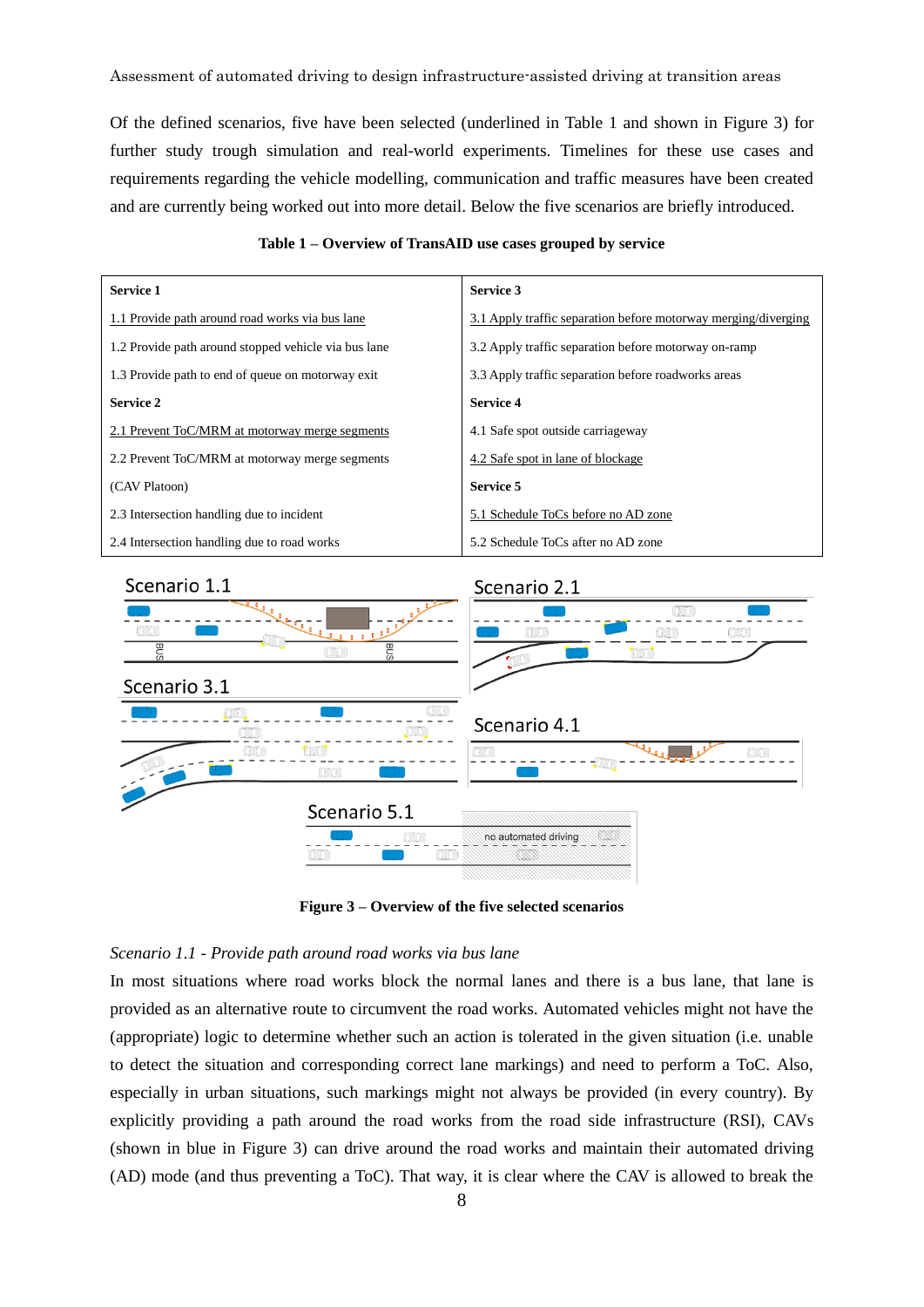traffic rules and drive across the bus lane.

#### *Scenario 2.1 - Prevent ToC/MRM at motorway merge segments*

Vehicles, including CAVs, drive along a motorway merge segment or enter the mainline motorway lanes through an on-ramp (see Figure 3). The RSI monitors traffic operations along the motorway merge segment and detects the available gaps on the right-most mainline lane to estimate speed and lane advice for merging cooperative vehicles coming from the on-ramp. If the available gaps are not large enough to allow the safe and smooth merging of on-ramp vehicles, speed and lane advices are also provided to the cooperative vehicles driving on the main road, thereby creating the necessary gaps in traffic to facilitate the smooth merging of on-ramp vehicles.

## *Scenario 3.1 – Apply traffic separation before motorway merging/diverging*

Vehicles, including CAVs, drive along two 2-lane motorways that merge into one 4-lane motorway (see Figure 3). After the merging point, vehicles will drive to their target lane. Based on the provided traffic separation policy, CAVs and CAV platoons move to the left lane of the left 2-lane motorway and to the right on the right 2-lane motorway at some point upstream of the merging point (where merging usually starts). Other cooperative vehicles move to the other lanes not allocated to CAVs and CAV platoons. CAVs and CAV platoons thus enter the 4-lane section on the outer lanes, giving space to manually driven vehicles to occupy the central lanes. Following this approach, the overall number of risky situations due to human behaviour will be reduced which will reduce the number of ToCs in this area.

#### *Scenario 4.2 – Safe spot in lane of blockage*

There is a construction site covering one lane of the motorway road. The RSI has information about the construction area and the vicinity of it and provides this information to the approaching CAVs. Some CAVs are not able to pass the construction site without any additional guidance. Therefore, they need to perform a ToC. A ToC might be unsuccessful and then the respective CAV must perform an MRM. Without additional measures, the CAV would simply brake and stop on the lane it is driving, most likely disrupting the traffic flow, especially if this occurs on the right lane (see Figure 3). To avoid this, the RSI also monitors the area just in front of the construction site and offers this place as a safe stop to the vehicle, if free. The CAV uses the safe spot information just in front of the construction site to come to a safe stop in case of an MRM.

#### *Scenario 5.1 – Schedule ToCs before no AD zone*

After and during a ToC, an automated vehicle is expected to behave more erratically. The driving characteristics are different (e.g. different headway, different lateral movement variation, different overtaking behaviour, etc.). Because the driving behaviour during transitions and driving behaviour shortly thereafter are different, traffic flow and safety are disturbed. This effect is amplified when there are many ToCs in the same area. To prevent that amplification, ToCs are distributed in time and space upstream of an area where there is no or limited automated driving (e.g. tunnel, geofence, complicated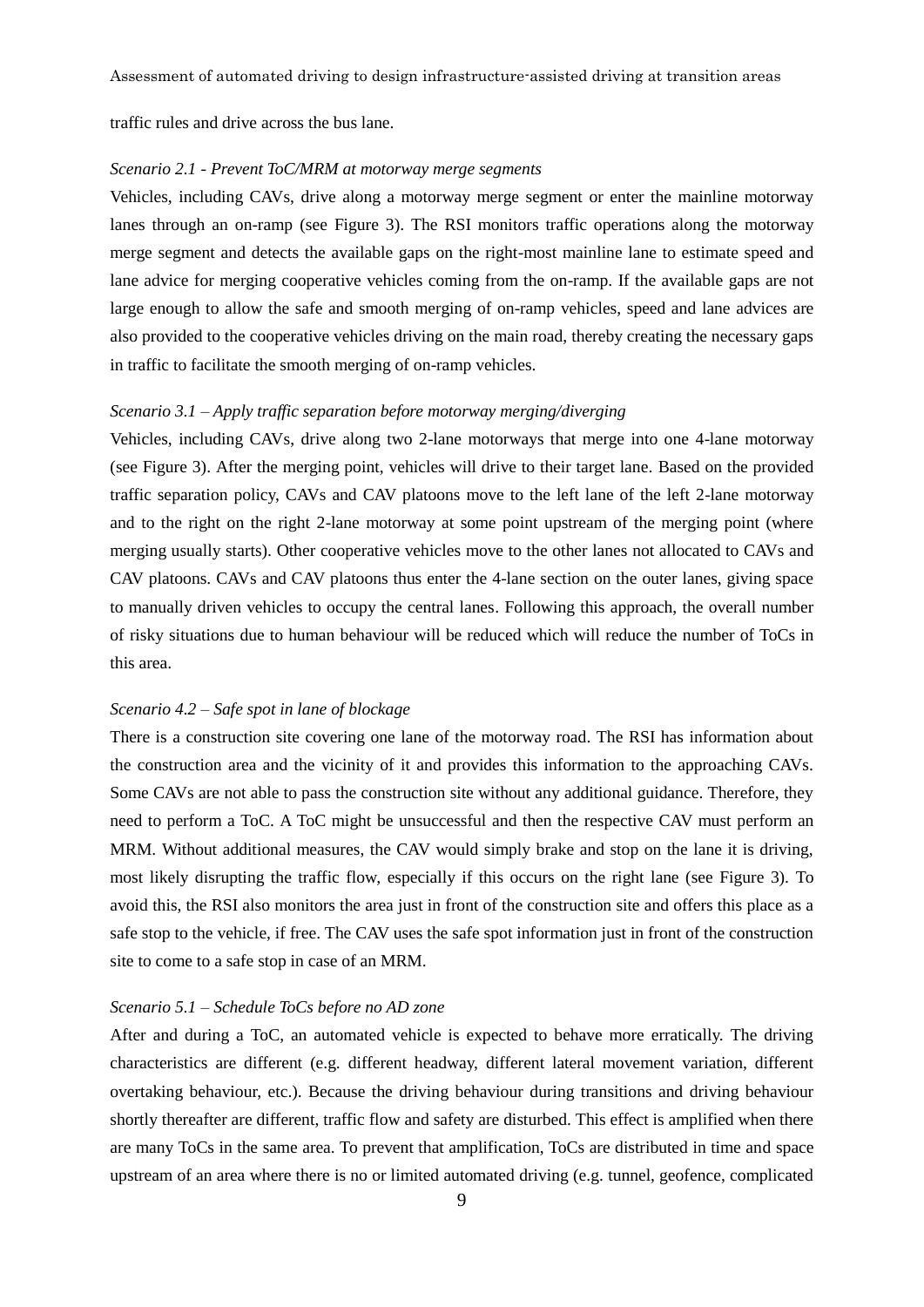road works). Figure 3 shows the Scenario 5.1 where CAVs and other traffic are approaching a no AD zone with 2 lanes. Starting at some point upstream of the no AD zone, the RSI determines the positions and speeds of vehicles and determines the optimal location and moment for CAVs to perform a ToC. Subsequently, ToC requests are provided to the corresponding CAVs. Based on those requests, the CAVs perform ToCs at the desired location and moment in time. Other cooperative vehicles are warned about the ToCs and possible MRMs. In the no AD zone, the CAVs are in manual mode.

#### **Conclusions and next steps**

Although CAV capabilities are being constantly enhanced, there are numerous conditions that require driver intervention to the primary driving tasks. Complex traffic conditions, weather events, work zones, CAV system breakdown, or infrastructure malfunction might incur a downward automation level change by means of a take-over request to the driver. In case the driver is irresponsive the CAV might further initiate a Minimum Risk Manoeuvre based on its systems capabilities which is highly likely to negatively impact safety and traffic operations.

To identify situations with those conditions, TransAID has looked to state of the art literature, held a workshop with road authorities, consulted advisory board members and interviewed experts. The findings have been combined to identify the relevant aspects for TransAID scenarios and Transition of Control (ToC) in general. These aspects were grouped into three classes: Environment, Automated Driving Functions and the Transition of Control Process.

The large number of aspects affecting automated vehicle behaviour and possible trigger conditions in combination with the many uncertainties regarding those aspects and conditions, posed a challenge to determine which variables exactly compose a TransAID situation. We therefore needed a generic approach that works more or less independent of those variables.

As a solution TransAID has defined five generic services preventing, managing or distributing ToC or Minimum Risk Manoeuvres, which can be applied to many situations, thereby creating use cases.

Five of these use cases have been selected for further study trough simulation and real world experiments. Timelines for these use cases and requirements regarding the vehicle modelling, communication and traffic measures have been created and are currently being detailed.

#### **Acknowledgments**

This project has received funding from the European Union's Horizon 2020 research and innovation programme under grant agreement No 723390. The consortium consists of: Deutsches Zentrum für Luft- und Raumfahrt (DLR), Dynniq UK, Hyundai Motor Europe Technical Center, MAP Traffic Management, Transport & Mobility Leuven, University Miguel Hernandez de Elche and Centre for Research and Technology Hellas.

## **References**

Favaro et al. (2017). Autonomous vehicles' disengagements: Trends, triggers, and regulatory Limitations. *Accident Analysis & Prevention*, 110, 136–148.